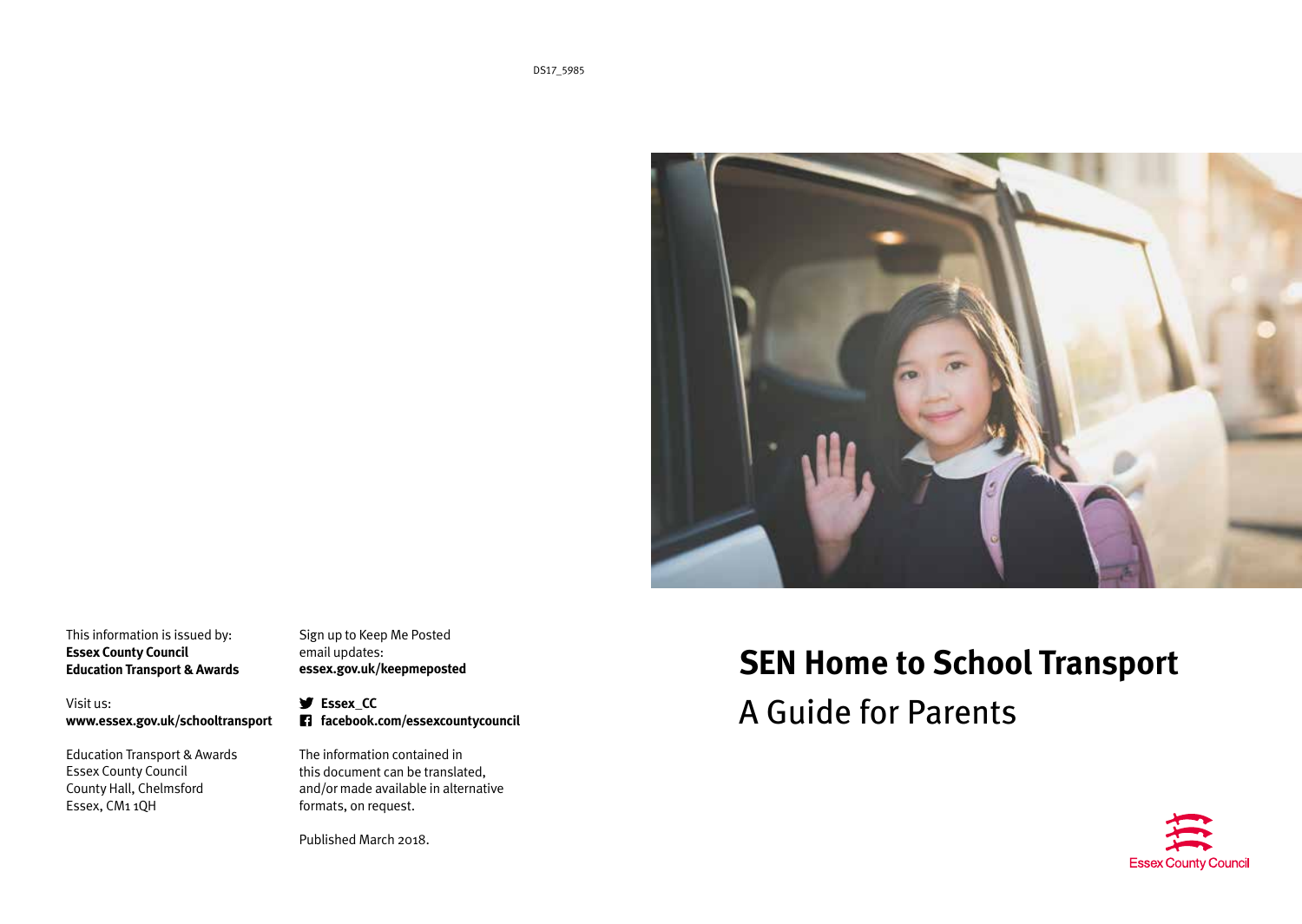# **Contents**

| $\mathfrak{D}$ |
|----------------|
| 3              |
| 4              |
|                |
| 5              |
| 6              |
| 7              |
| 9              |
|                |



# **Who is entitled?**

### **The Council's policy is in accordance with the law.**

The County Council provides home to school transport assistance to children with an Education, Health and Care Plan (EHCP) who attend the nearest suitable school to their home address that meets their needs and resides:

- Two miles or more from that school if the child is under the age of 8.
- Three miles or more over the age of 8 (Year 4 onwards).
- In addition to the above, where a child's SEN or mobility difficulties mean he or she cannot reasonably be expected to walk to school even when accompanied by a parent, transport can be provided even if the distance criteria is not met.

### **Low income policies**

A low income family is defined as one where the household income is less than £16,190 per annum.

### Primary Schools

For low income families, the distance threshold remains at 2 miles when the child starts Year 4.

### Secondary Schools

Transport is provided to any one of the 3 nearest qualifying schools between 2 and 6 miles from the home.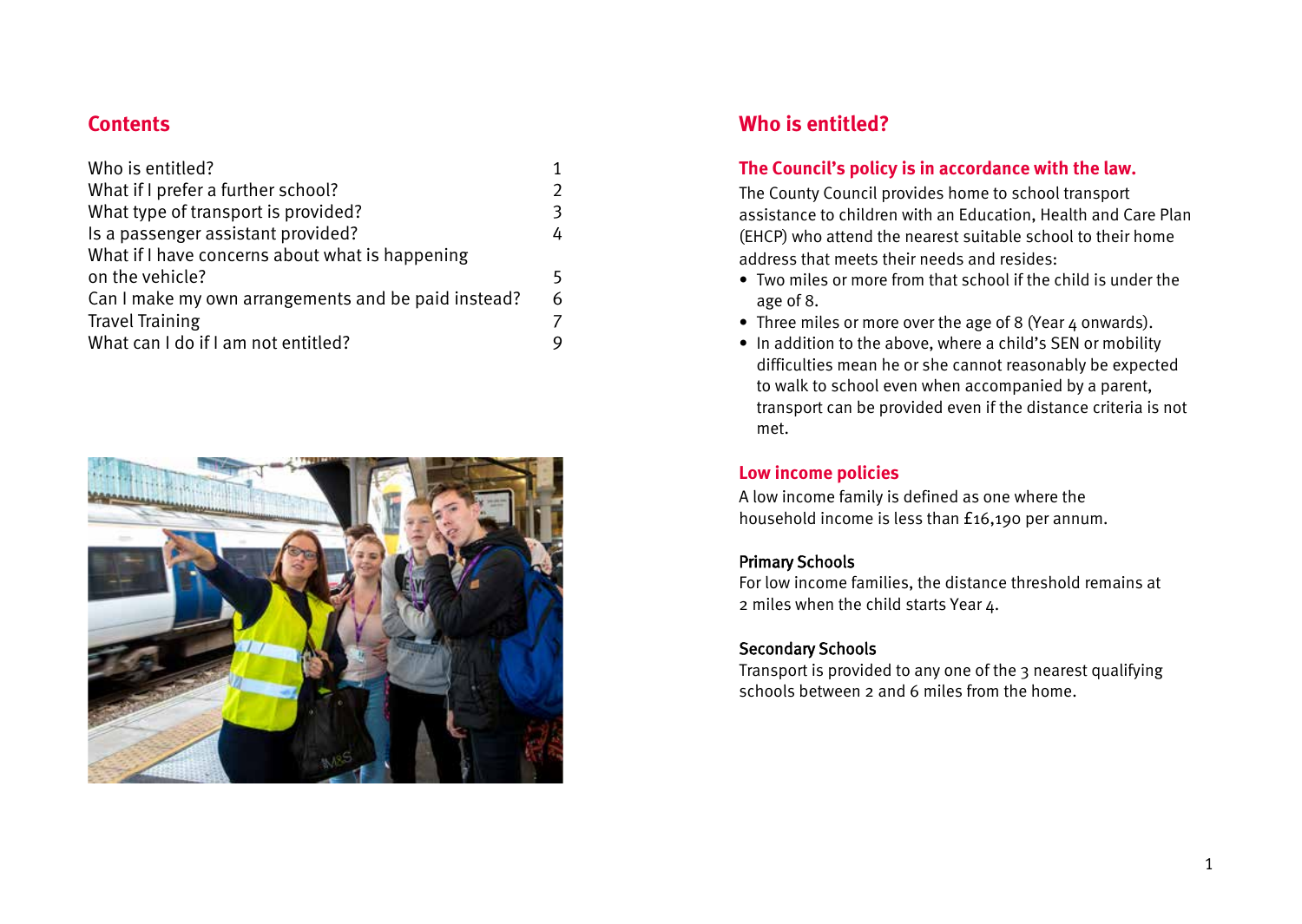# **What if I prefer a further school?**

Transport is provided to the nearest suitable school that can meet a child's needs, under the criteria on page 1.

The assessment and decision on what is the nearest suitable school that can meet a child's needs is made by the Council.

The Council's decision on the nearest suitable school that is able to meet a child's needs may not always be the one a parent feels is the best school for their child.

#### Parental Preference

Parents may prefer a different school that is further away than the nearest suitable school that is able to meet the child's needs.

However, if parents want that further school named in the child's EHCP, they can be asked to sign a transport disclaimer to accept the full responsibility of arranging and funding transport costs.

#### If this is something that you are considering, it is very important that you take this into account.



# **What type of transport is provided?**

Where an entitlement to transport exists, the Council has a duty to arrange suitable transport that enables a child to access their education at the start and end of the usual school day and will look to utilise available transport networks.

#### **Potential modes of transport**

**A seat on a shared vehicle** – with other children travelling to school.

**Public transport passes** – for children able to use public transport to get to school. Travel Training can be provided free of charge.

**A fuel allowance** – two return journeys at 45p per mile for parents to take their children to and from school.

**A personalised transport budget** – a set payment for parents to make their own arrangements.

**Free Travel Training** – where appropriate, for children to obtain greater independence and enhance their life skills, both in school and as they progress into adulthood.

**'Individual transport' i.e. one to one transport is not how transport is arranged. Where there is an available vehicle running to a school and there is space, children are added to that.** If there are no available vehicles, a new one may be provided and new children will be allocated a seat on that vehicle when they come along in the future.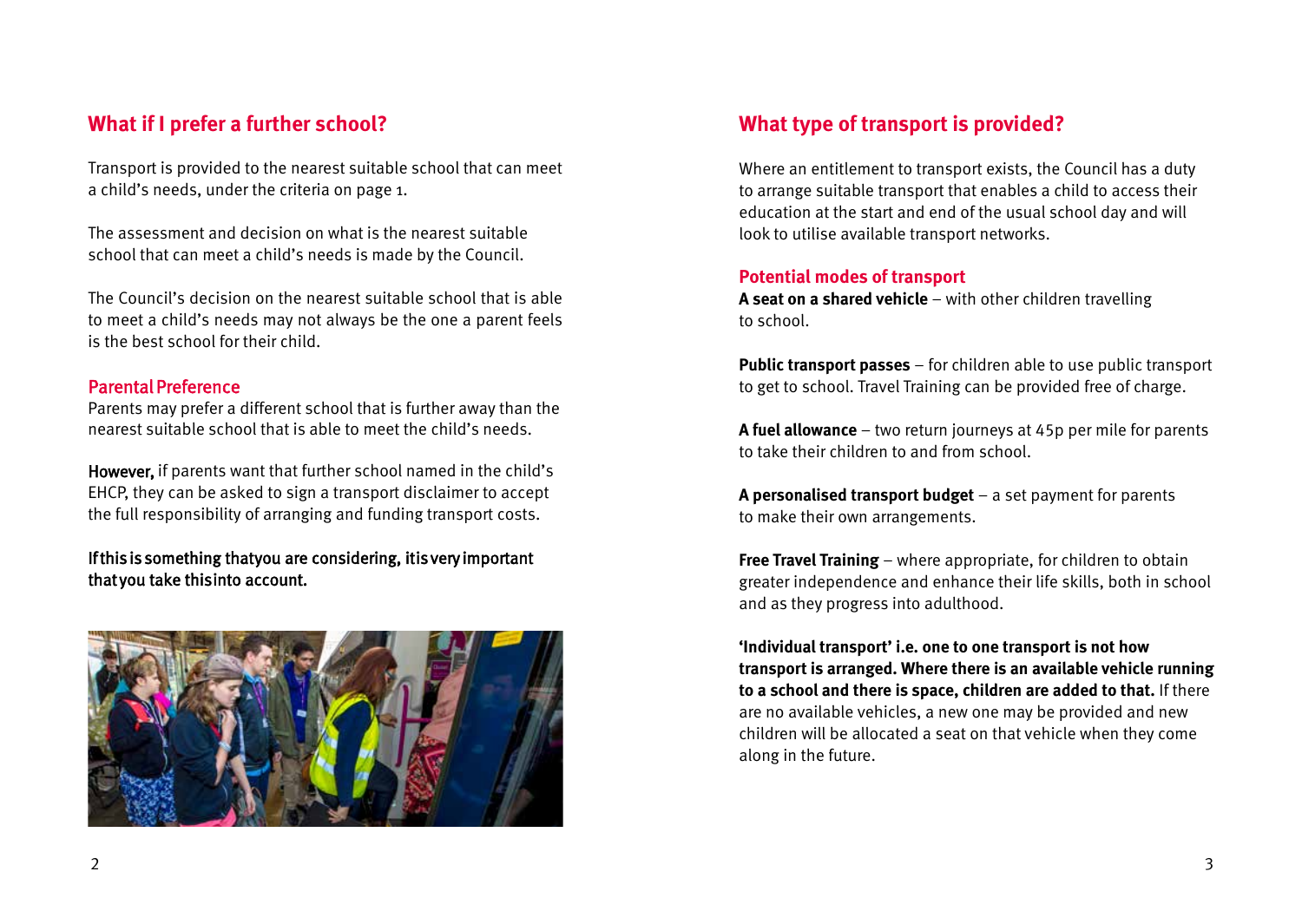## **Is a passenger assistant provided?**

Passenger assistants (escorts) are not automatically provided. The consideration generally takes account of the following:

- A child's medical needs, particularly where rescue medication is required.
- Where an individual child's needs create a clear danger or health and safety risk to themselves and other passengers on the vehicle.
- Where one is required to help manage the journey and support all passengers on the vehicle. This would, for example, be the case where there are several children with special educational needs on the vehicle.

The transport operator is required to contact families before travel commences and families can arrange a 'meet and greet' to familiarise themselves with the child and parents.

#### **This is your opportunity to discuss the arrangements with the driver and offer advice on any helpful information so that your child can get off to a good start on the vehicle.**

Some parents arrange with the driver for their children to take a soft toy or music and headphones to listen to, at the discretion of the operator. This can be a very useful method of enabling children to enjoy their journey to school in cases where they may otherwise have been anxious or nervous.

### **What if I have concerns about what is happening on the vehicle?**

From time to time, a parent or their child may have some concerns over the travel arrangements and this is understandable, especially when travel commences or if there are any changes throughout the year.

Where this is the case, there are a number of ways in which the concerns may be addressed, being:

- Parents should first raise their concerns with the operator directly so that they may work together to resolve any difficulties.
- Where required, operators will look to include the school so that further support can be provided between all of the parties that work with the child on a daily basis.
- If difficulties persist, the Council will offer support and consider what reasonable adjustments have been made so far and any further options that can be explored. **New vehicles are not the expected solution under these circumstances.**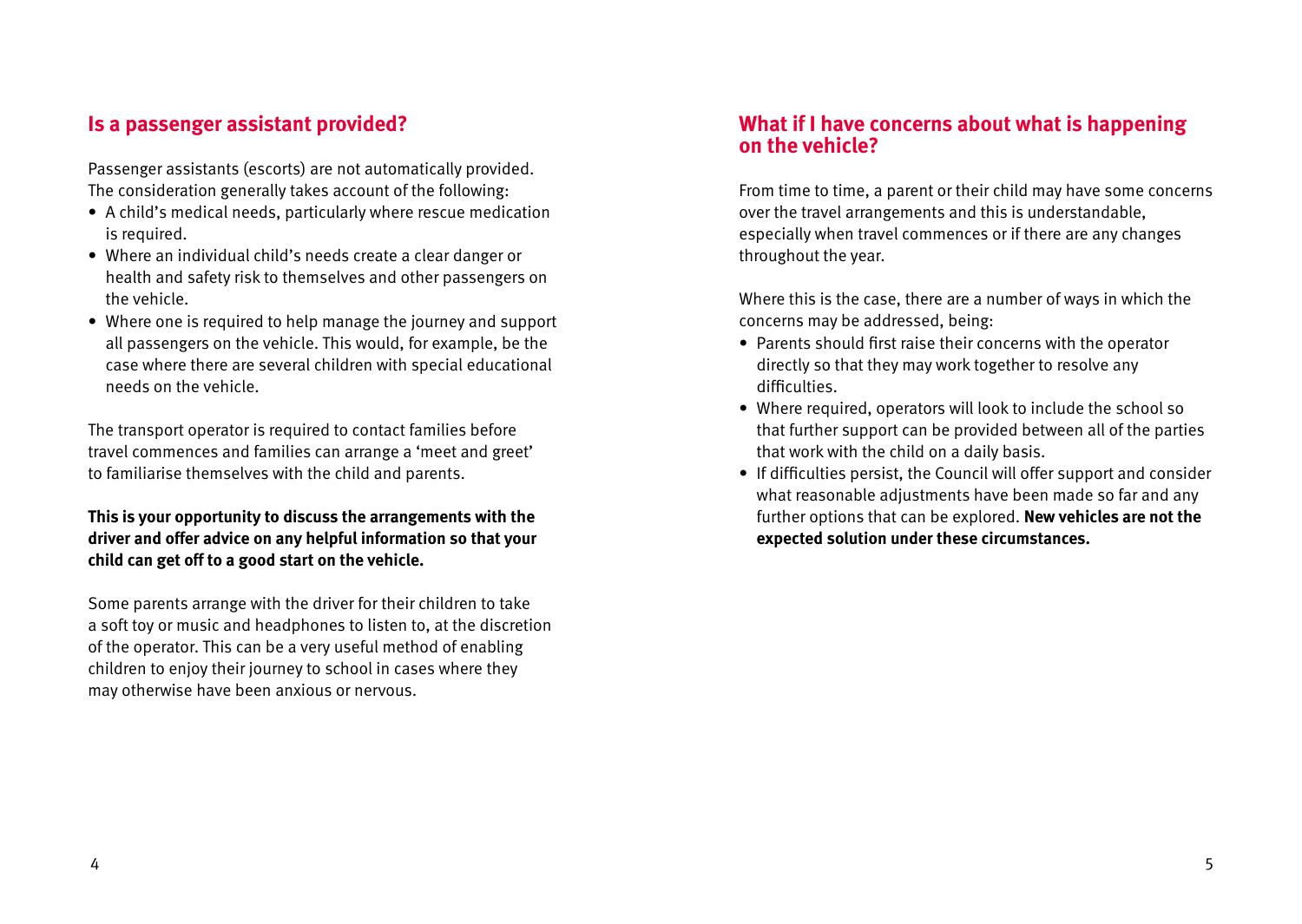### **Can I make my own arrangements and be paid instead?**

Many parents prefer to make their own arrangements to take their child to school rather than they travel to school in a contracted vehicle.

The Council would pay parents two return journeys at 45p per mile to take their children to and from school, where it is more cost effective than providing contracted transport.

**For example, where a family reside 10 miles from the school, each return journey is 20 miles:**

**2 return journeys = 40 miles x 45p = £18 per day.**

**A typical term would be 65 school days = £1,170 per term.**

Where 45p is in excess of the cost of the Council providing transport, an alternative allowance of 17p can be considered.

#### **Benefits of fuel allowances**

- You can take your child directly to school, allowing for significantly shorter journey times in some cases.
- Allows you flexibility to cover before and after school clubs, medical appointments etc, which are not covered by contracted vehicles.
- Your child would not be sharing transport with other children, so the time they leave home in the morning and arrive home in the afternoon would never change, nor would the driver.

# **Travel Training**

The Council has a Travel Training team who work with children with special educational needs or disabilities to provide them with the confidence and skills to travel on buses and trains. Help is also available for walking routes.

Being able to travel on public transport is a key life skill even after leaving schooling. It assists and encourages people make choices about how they live, go about daily life independently and fulfil their potential into adulthood.